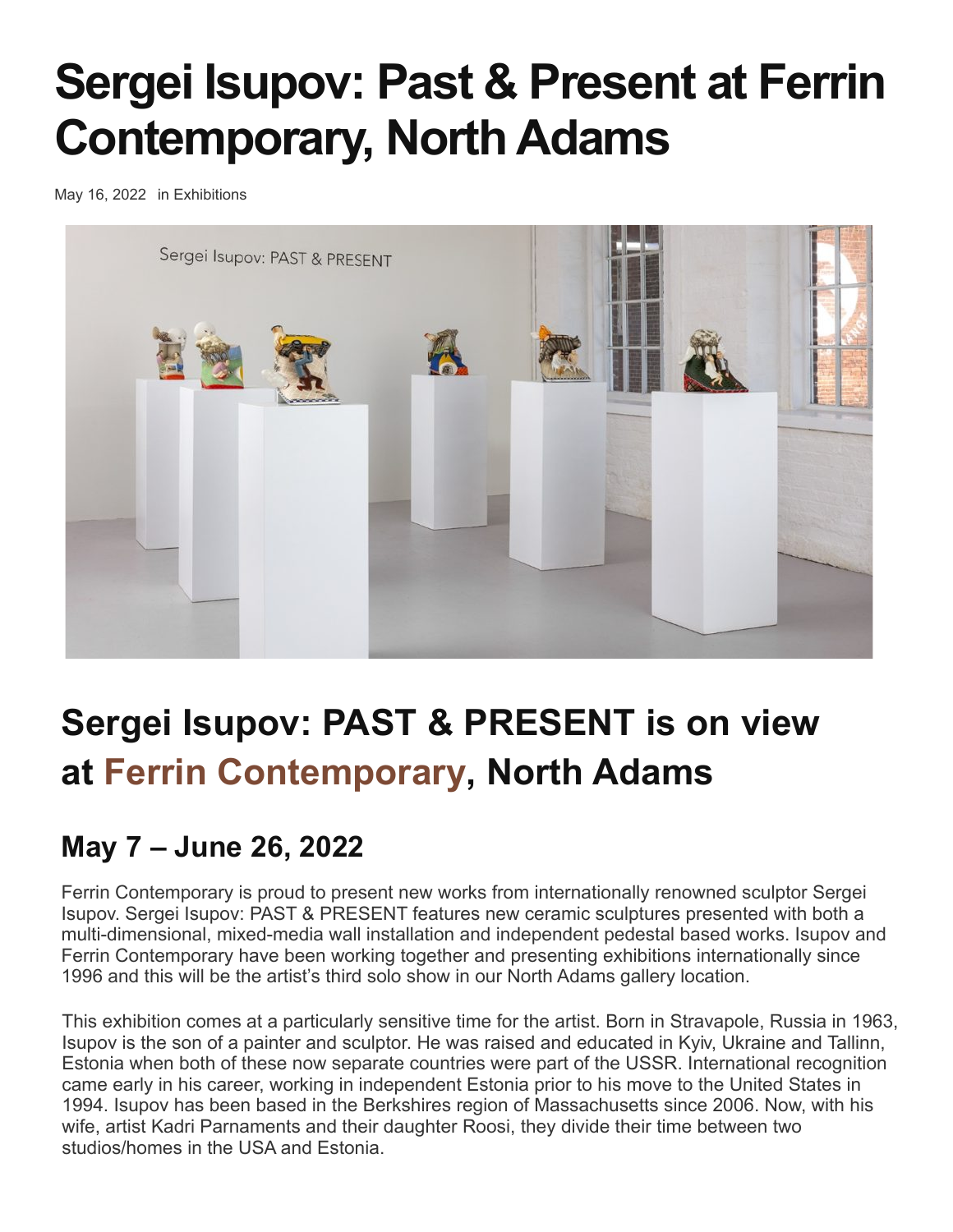Isupov's family, his father, mother and brother, all established artists, currently reside in Kyiv, Ukraine. With the backdrop of the current war there and threats of Russian aggression in Estonia. Isupov's recent studio work took on an urgency to counter the overwhelming anxiety and concern for his family facing down threats to their safety and the loss of their formerly peaceful lives.

This show was especially poignant to watch develop and see the images emerge that express fear, worry, and emotions through the narratives he paints. We are neighbors and share a daily exchange. Concerned about the awful news coming out of Kyiv, I would ask about his mother Nelli, learn she was OK, momentarily relieved. Sergei would return to the studio, to the cycle of worry, processing emotions through the illustration details in his time intensive surfaces.

*Leslie Ferrin, founding director of Ferrin Contemporary and Project Art, where this exhibition was produced.*

This exhibition places him in an unintentional conversation with those post-war artists who were processing the horrors of WWII through their art, artists such as Dorothea Tanning, Max Ernst, and Salvador Dalí. "Isupov has always worked with themes and methods associated with the surrealists. Using the subconscious as a guide and a unique approach to representing the body, traditional narratives are upended. Couple that with a distinct material approach and Isupov evokes a deep emotional response in the viewer," says Lauren Levato Coyne, gallery director.

This nonlinear narration, combined with Isupov's unmatched masterful skills as both painter and sculptor resulted in works that draw from the past and reflect on the present. Semi-autobiographical, Isupov's intimate narratives interweave poignant representations of men and women, parents and children, shown alongside one another, their pets pointing to the naive sense of security we hold in our daily lives. These works explore individual, interior landscapes and the continually expanding dualities of the self within complex psychological relationships. Intensely personal yet universal, these works in the context of the present day, remind and call upon us to value, protect and preserve the precarious balance we all stand to lose at any present moment.

Isupov pushes the "in the round" idea of a sculpture to its apex by creating a narrative form that is then painted, using stain and glaze, to deepen the story. "Like an Eternity," pictured above, is a prime example of Isupov's skill. He sculpts a form that becomes both man ready to fight and another man, or possibly a moon or ghost, in quiet observation. Two couples occupy different landscapes on their journeys, recto and verso of the piece, and their nakedity and or their brightly clothed bodies reveal and conceal their emotional states. Symbols of hope and confusion depicted as decorative shapes feature threatening clouds, caged animals, beams of light. We can't help but wonder what did, or what will, become of them.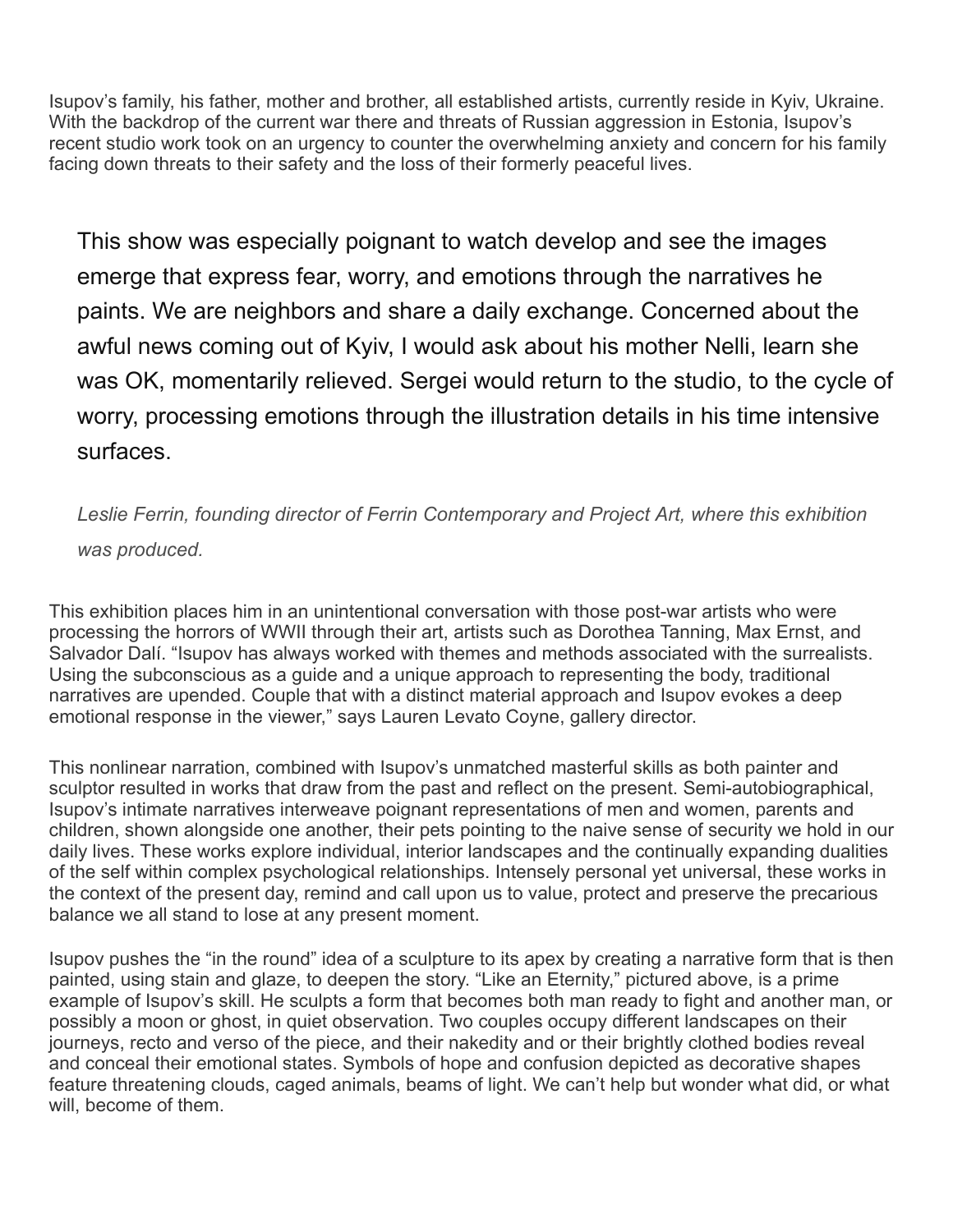Sergei Isupov: PAST & PRESENT is a body of several new works in ceramic including a wall-based installation of both ceramic, paper, and other materials. The work was produced at Project Art in Cummington, MA and runs Sat., May 7 – Sun., June 26 with an artist talk and reception at the gallery on Sat., June 4 from 4 – 6pm. All events at Ferrin Contemporary are free.

#### **TurnPark Art Space: Earth & Sky fire sculpture**

In addition to his solo exhibition at Ferrin Contemporary, Isupov will be building his first US, sitespecific, massive standing dual figural sculpture to be fired on Sat., June 11 at TurnPark Art Space. This Earth & Sky fire sculpture and performance firing event is the third collaboration with Estonian Andres Allik who has designed and built petal kilns with Isupov in Star, NC and Skaelskor, Denmark. This will be the first petal kiln in New England. TurnPark Art Space is a sculpture park, contemporary art center, and event venue in West Stockbridge, MA.

Additionally, TurnPark will present Proximal Duality, a collection of Isupov's works that are conceptually related to the Earth & Sky fire sculpture. Curated by Grigori Faytev, these works explore duality in relationships through physical forms, painted surfaces, and large scale drawings on paper since 2008. Isupov's Earth & Sky fire sculpture will be the centerpiece of TurnPark's Annual Summer Festival which presents an array of multicultural performances, visual artworks, and music under the theme of Healing Flames. The festival begins at 4pm during the hottest part of the firing and will continue until the kiln is opened and reveals the red hot sculpture at 10pm. This event will also serve as a fundraiser to help the people of Ukraine.

A variety of performances and visual artworks will be presented on the TurnPark Art Space grounds along with music, food, drink, and activities for kids. Visit turnpark.com for more info and to purchase tickets; children under 12 free.

#### **About Sergei Isupov (b. 1963)**

Stavropole, USSR, lives and works between Cummington, MA, USA and Tallinn, Estonia

Sergei Isupov is an Estonian-American sculptor internationally known for his highly detailed, narrative works. Isupov explores painterly figure-ground relationships, creating surreal sculptures with a complex artistic vocabulary that combines two- and three-dimensional narratives and animal/human hybrids. He works in ceramics using traditional hand building and sculpting techniques to combine surface and form with narrative painting using colored stains highlighted with clear glaze.

Isupov has a long international resume with work included in numerous collections and exhibitions, including the National Gallery of Australia, Museum Angewandte in Kunst, Germany, and in the US at the Carnegie Museum of Art, Crocker Art Museum, Everson Museum of Art, Fine Arts Museum of San Francisco, Museum of Arts and Design, Museum of Fine Arts–Boston, Museum of Fine Arts–Houston, Mint Museum of Art, and Racine Art Museum. In 2017, his solo exhibition at The Erie Art Museum presented selected works in a 20-year career survey titled Hidden Messages, followed by Surreal Promenade, another survey solo in 2019 at the Russian Museum of Art in Minnesota.